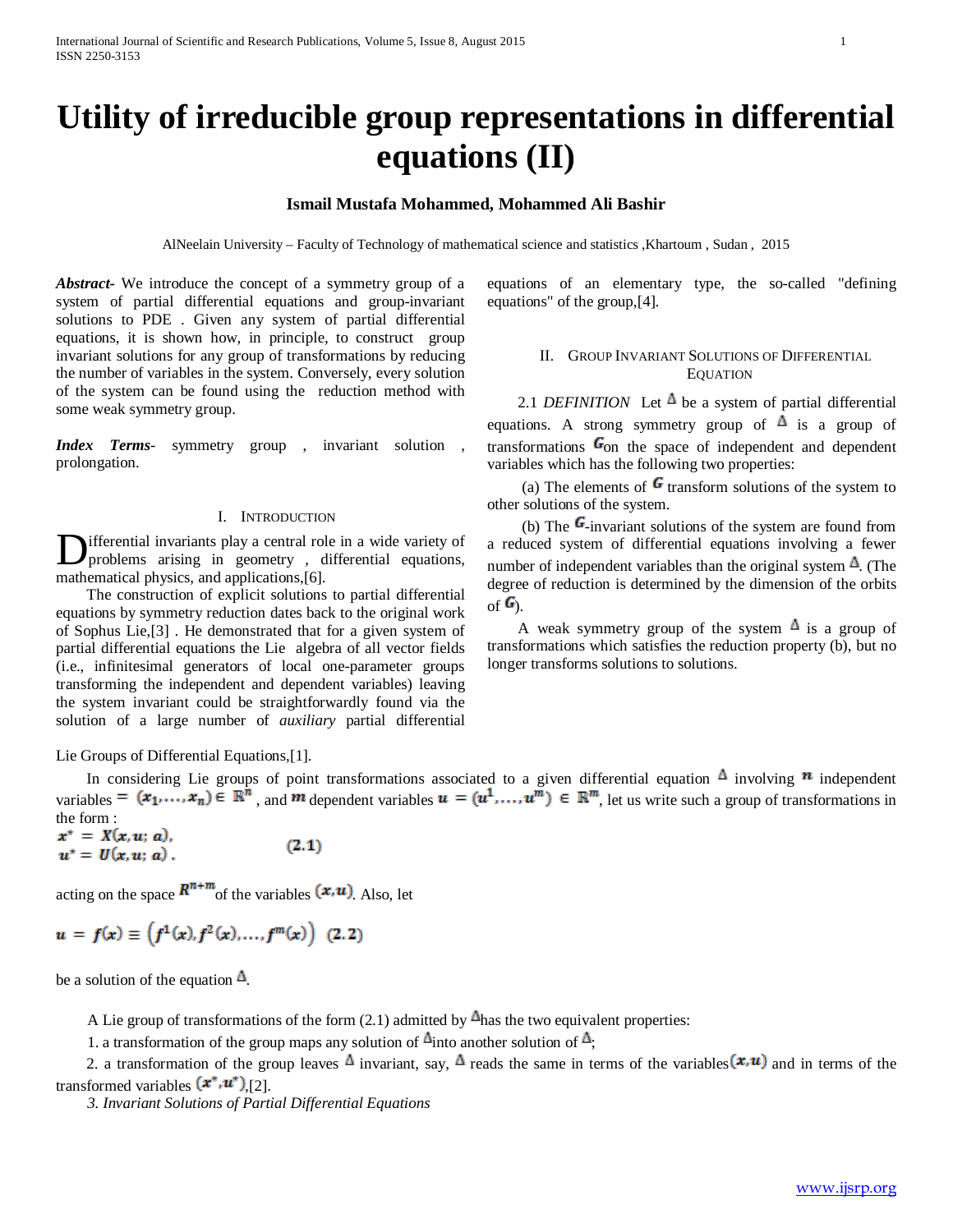The function  $u = f(x)$  with components  $u^{\alpha} = f^{\alpha}(x)$ ,  $(\alpha = 1, 2, ..., m)$ , is said to be an *invariant solution* of  $\Delta(\mathbf{x}, \mathbf{u}^{(1)}, \dots, \mathbf{u}^{(k)}) = \mathbf{0}$  if  $\mathbf{u}^{\alpha} = \mathbf{f}^{\alpha}(\mathbf{x})$  is an invariant surface of (1.1), and is a solution of  $(\Delta(\mathbf{x}, \mathbf{u}^{(1)}, \dots, \mathbf{u}^{(k)}) = \mathbf{0}$ , *i.e.*, a solution is invariant if and only if:

$$
X(u^{\alpha} - f^{\alpha}(x)) = 0 \text{ for } u^{\alpha} = f^{\alpha}(x), \quad (\alpha = 1, 2, ..., m)
$$
  
 
$$
\Delta(x, u, u^{(1)}, ..., u^{(k)}) = 0
$$
 (3.1)

 The equations (3.1) 1, called *invariant surface conditions*, have the form  $\xi_1(x,u) \frac{\partial u^{\alpha}}{\partial x_1} + \cdots + \xi_n(x,u) \frac{\partial u^{\alpha}}{\partial x_n} = \eta^{\alpha}(x,u)$ ,  $\left(\alpha = 1,\ldots,m\right)$  $(3,2)$ 

and are solved by introducing the corresponding characteristic equations:

$$
\frac{dx_1}{\xi_1(x,u)} = \dots = \frac{dx_n}{\xi_n(x,u)} = \frac{du^1}{\eta^1(x,u)} = \dots = \frac{du^m}{\eta^m(x,u)} \qquad (3.3)
$$

This allows to express the solution  $\bf{u} = f(\bf{x})$  (that may be given in implicit form if some of the infinitesimals  $\bf{\xi}$  depend on  $\bf{u}$ ) as

$$
u^{\alpha} = \psi^{\alpha}(I_1(x, u), \dots, I_{n-1}(x, u)), (\alpha = 1, 2, \dots, m) \quad (3.4)
$$

 by substituting (3.4) into (3.1) 2, a reduced system of differential equations involving *n-1* independent variables (called *similarity variables*) is obtained. The name *similarity variables* is due to the fact that the scaling invariance, *i.e.*, the invariance under similarity transformations, was one of the first examples where this procedure has been used systematically,[2].

 To compute point symmetries , we introduce the notion of a vector field. For our purposes , a vector field is a first order differential operator, which can be written,

$$
v(f) = \sum_{k=1}^{m} \xi_k(x, u) \frac{\partial f}{\partial x_k} + \Phi(x, u) \frac{\partial f}{\partial u}
$$
 (3.5)

 A slightly more general form of a vector field is used in Lie's theorem and the prolongation formula given below, but it is only vector fields of the form (3.5) which we will need. The vector fields we deal with will all be *right invariant*. (3.2) *THEOREM* ( Olver ; The General Prolongation Formula). *Let*

$$
v = \sum_{i=1}^{p} \xi^{i}(x, u) \frac{\partial}{\partial x^{i}} + \sum_{\alpha=1}^{q} \Phi_{\alpha}(x, u) \frac{\partial}{\partial u^{\alpha}}
$$
(3.6)

*be a vector field defined on an open subset*  $M \in X \times U$ . The *n*-th prolongation of  $\overline{v}$  is the vector field

$$
\mathrm{pr}^{(n)} v = v + \sum_{\alpha}^{q} \sum_{J} \Phi_{\alpha}^{J}(x, u) \frac{\partial}{\partial u_{J}^{\alpha}} \quad (3.7)
$$

*defined on the corresponding jet space*  $M^{(n)} \in X \times U^{(n)}$ , the second summation being over all (unordered) multi-indices  $J = (j_1 1, \ldots, j_k)$  with  $1 \le j_k \le p, 1 \le k \le n$ . The coefficient functions  $\Phi_{\alpha}^f$  of  ${\bf pr}^{(n)}$  v aregiven by the following formula:

$$
\boldsymbol{\Phi}_{\alpha}^{J}\big(\boldsymbol{x},\boldsymbol{u}^{(n)}\big)=\boldsymbol{D}_{J}\Bigg(\boldsymbol{\Phi}_{\alpha}-\sum_{i=1}^{p}\xi^{i}\boldsymbol{u}_{i}^{\alpha}\Bigg)+\sum_{i=1}^{p}\xi^{i}\boldsymbol{u}_{J,i}^{\alpha}\qquad(3.8)
$$

*where*  $\mathbf{a}_1 - \mathbf{a}_2$ , and  $\mathbf{a}_j = \mathbf{a}_j$ , and  $\mathbf{a}_j$  is the total differentiation operator. Although the details involved in the construction of Lie's theory of symmetry groups are quite technical, the application of symmetry methods to PDEs is straightforward,[1]*.*

We will consider a single PDE of order  $\vec{n}$  in  $\vec{m}$  variables, defined on a simply connected subset  $\vec{\Omega} \times \mathbb{R}^m$ . The PDE takes the general form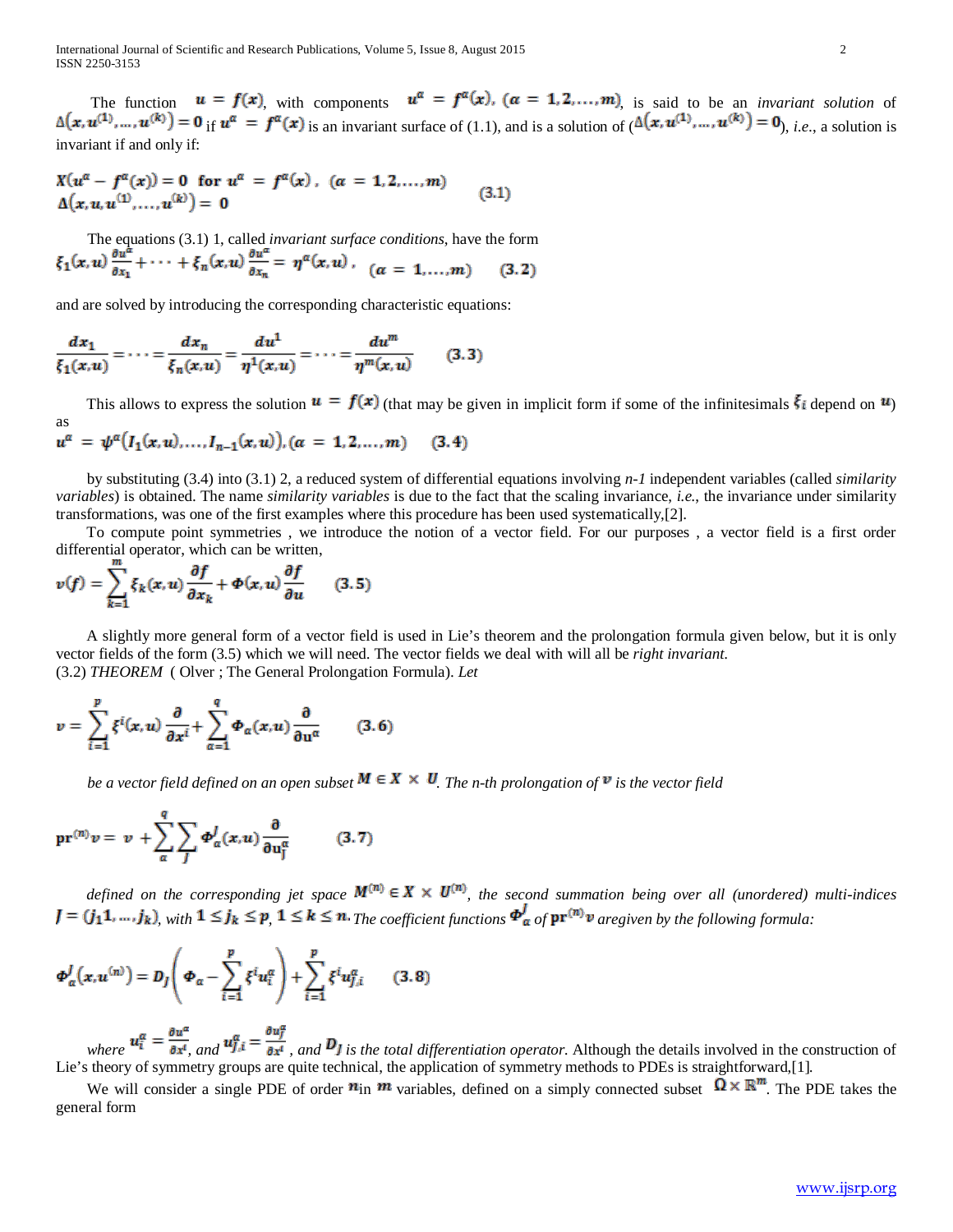International Journal of Scientific and Research Publications, Volume 5, Issue 8, August 2015 3 ISSN 2250-3153

 $\Delta(x, D^{\alpha} u) = 0;$ 

where  $\mathbf{\Delta}$  is a differential operator on  $\mathbf{\Omega} \times \mathbf{R}$ 

$$
D^{\alpha} u = \frac{\partial^{|\alpha|} u}{\partial x_1^{\alpha_1} \dots \partial x_n^{\alpha_m}},
$$

and  $\boldsymbol{\alpha} = (\boldsymbol{\alpha}_1, ..., \boldsymbol{\alpha}_m)$  is a multi-index.

(3.3) *DEFINITION*. A symmetry group of a system of differential equations is a local group of transformations **Gacting on the** independent and dependent variables of the system such that it maps solutions of the equations to other solutions. More precisely, let  $\mathbf{H}_{\text{ad}}$  adenote the space of all solutions of the system of PDEs  $\Delta_i(x, D^c u) = 0$ ,  $i = 1, 2, ..., p$ .

A symmetry **S** is a mapping of  $H_4$  into itself. i.e.  $S_4H_4 \rightarrow H_4$ . Thus if  $u \in H_4$ , then we must have  $S_4u \in H_4$ .

(3.4) *EXAMPLE*. Consider the one dimensional heat equation  $\mathbf{u}_t = \mathbf{u}_{xx}$ . If  $\mathbf{u}(\mathbf{x},t)$  is a solution of the one dimensional heat equation then  $\mathbf{u}(\mathbf{x}+\boldsymbol{\epsilon},t)$  is also a solution, at least for  $\epsilon$ sufficiently small. This is a symmetry.

As we will see below, the heat equation has more interesting symmetries than this simple example.

(3.5) *DEFINITION*. Let  $\mathbf{G}$ be a group which acts transversally on a manifold  $\mathbf{M}$ . Let  $\mathbf{F} \in \mathbf{M}$  and let the action of an element  $g \in G$  on M be denoted  $g \cdot x$ . The *orbit* of  $x$  under  $G$  is the set

$$
\mathcal{O}_x = \{ y \in \mathcal{M} \mid y = g.x, g \in G \}. \tag{3.9}
$$

That is, the orbit is the set of all points that  $\mathbf{x}_i$  mapped to as *g* variesthrough the whole group.

(3.6) *EXAMPLE*. Consider the group **SO(2)** If we take  $(x, y) \in \mathbb{R}^2$  then the orbit of  $(x, y)$  under **SO(2)** is the set of points of the form

## $(x \cos \theta - y \sin \theta, x \sin \theta + y \cos \theta), \theta \in [0, 2\pi)$

It is not hard to identify this set of points. Elementary algebra shows that

 $(x \cos \theta - y)^2 + (x \sin \theta + y \cos \theta)^2 = x^2 + y^2$ .

This is clearly the equation of a circle of radius  $= \sqrt{x^2 + y^2}$ . So the orbits are circles. There is also a degenerate case, namely when  $(\mathbf{x}, \mathbf{y}) = (0, 0)$ . Here the orbit is the single point  $(0, 0)$ 

Notice that the orbit in the first case is a *submanifold* of  $\mathbb{R}^2$ . This is always the case, at least under suitable technical assumptions. In the case where the orbits are circles , the dimension of the orbit is one , since a circle is a one dimensional manifold.

In general, if  $\mathcal O$  is an orbit, then the dimension of the orbit is the dimension of  $\mathcal O$  regarded as a submanifold.

Suppose that we have a PDE  $\Delta(x, D^{\alpha}u) = 0$ , in *n* variables. Supposealso that there exists a symmetry group  $G_0$  the PDE and that theorbits of G<sub>form</sub> a submanifold of dimension  $\leq n$ . Then the PDE $\Delta(x, D^{\alpha}u) = 0$  can always be reduced under a change of variables to a PDE in *n-p* variables. In the literature it is common to write the reduced equation as  $\Delta/G(y, D^{\alpha}v) = 0$ , where **y** and  $\mathbf{v}_{\text{are}}$  the new variables given by the change of variables. The key to the method is finding invariants of the group action.

Suppose that we have a one parameter group which is generated by a vector field of the form (2.1). To determine the action of  $\mathbb{V}$ on a function  $\mathbf{f}$ , we can form the Lie series

$$
exp(\epsilon v) f(x) = f(x) + \epsilon v(f(x)) + \frac{1}{2} \epsilon^2 v^2(f(x)) + \dots
$$

If  $f$  is invariant under the action of  $\mathbf{v}$  then  $f(\mathbf{x}) = \exp(\epsilon \mathbf{v}) f(\mathbf{x})$  whichimplies that  $\mathbf{v}(f) = \mathbf{0}$ . This means that the invariants are found by solving the first order PDE

$$
\sum_{i=1}^n \xi_i(x,u) \frac{\partial f}{\partial x_i} + \Phi(x,u) \frac{\partial f}{\partial u} = 0.
$$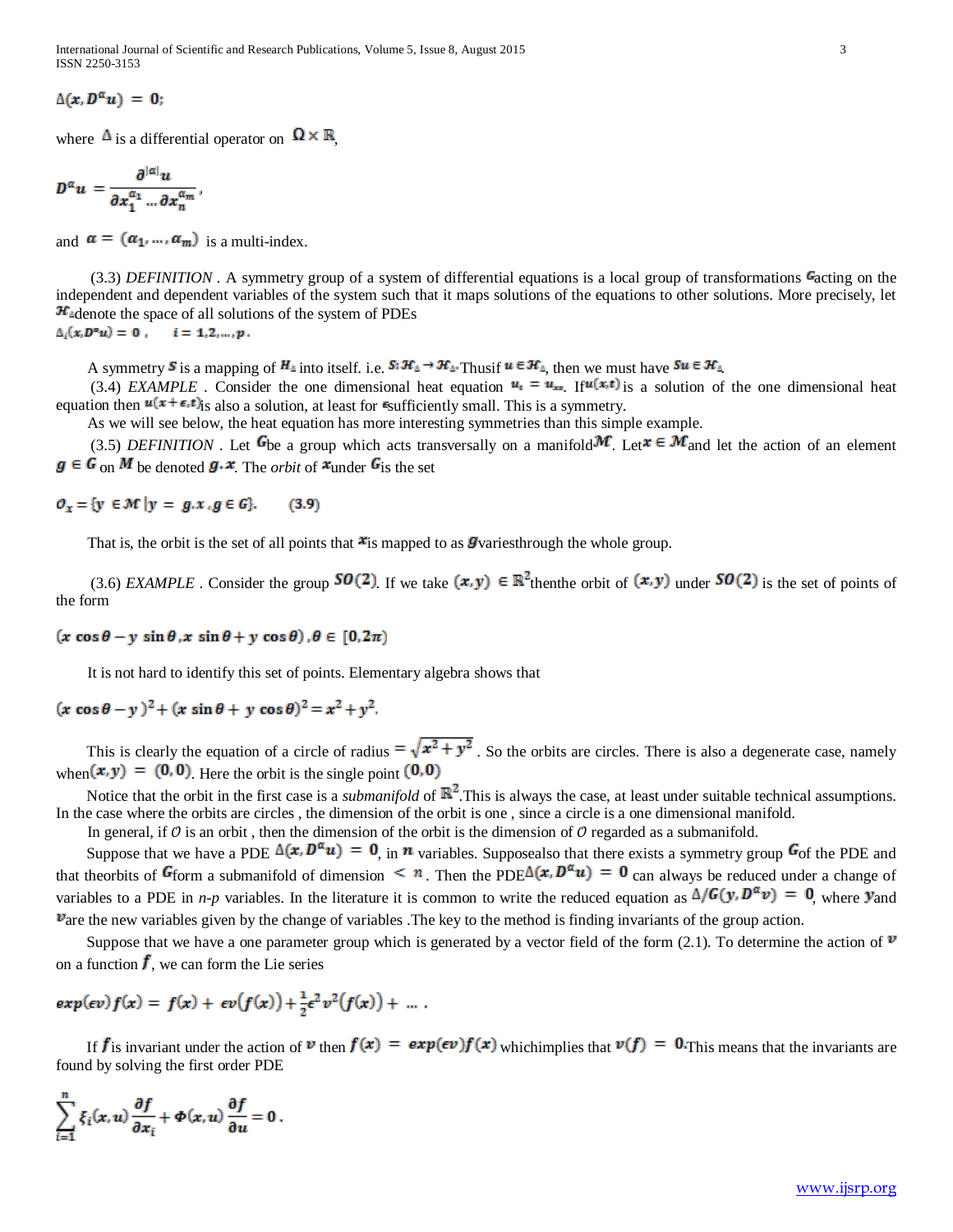International Journal of Scientific and Research Publications, Volume 5, Issue 8, August 2015 4 ISSN 2250-3153

 This can be done by the method of characteristics. We illustrate the procedure by finding invariants for some vector fields. (3.7) *EXAMPLE .* Let

$$
v = x\frac{\partial}{\partial y} - y\frac{\partial}{\partial x}.
$$

This generates rotations. To find the invariants we must solve  $\nu(f) = 0$ .

By the method of characteristics we see that the general solution of this PDE is  $\mathbf{f} = \mathbf{G}(\mathbf{x}^2 + \mathbf{y}^2)$  for  $\mathbf{G}_{an}$  arbitrary differential function.

(3.8) *EXAMPLE*. The one dimensional heat equation  $u_t = u_{xx}$  has the symmetry

$$
v = 4xt \frac{\partial}{\partial x} + 4t^2 \frac{\partial}{\partial t} - (x^2 + 2t)u \frac{\partial}{\partial u}.
$$

We find invariants of the group generated by  $\mathbb{V}$  by solving

$$
\frac{dx}{4xt}=\frac{dt}{4t^2}=-\frac{du}{(x^2+2t)u}
$$

To demonstrate the method, we will solve this in steps. First, solving

$$
\frac{dx}{4xt} = \frac{dt}{4t^2}
$$

gives  $\ln x = \ln t + C_{\text{Therefore}} C = \ln(x/t)$ 

We could take  $\eta = ln(x/t)$  but since we may actually take any function of  $ln(x/t)$  for  $\eta$ ,it makes sense just to write  $\eta = e^{i.600} = x/t$  (1)

Notice that we then have  $\mathbf{x} = \eta t$ . Returning to previous equation we have to solve

$$
\frac{dt}{4t^2} = -\frac{du}{(\eta^2t^2+2t)u}
$$

Integration leads to

$$
ln u = -\frac{1}{4}\eta^2 t - \frac{1}{2}\ln t + D.
$$

Where  $\bm{D}$  is the result of combining the constants of integration from both sides of the equation. Since  $\bm{v} = \bm{x}/t_{\text{we}}$  have

$$
D = ln(\sqrt{t}u) + \frac{x^2}{4t}.
$$

This gives us our second invariant. In fact, any function of  $\mathbf{D}_{\text{will}}$  be asecond invariant. Let us take  $v = e^{\mathbf{D}}$  as our second invariant. That is , we set

$$
v = \sqrt{t}e^{-x^2/4t}u \qquad (2)
$$

 to be the second invariant. Notice that the two sets of invariants wehave obtained are *functionally independent*. Two invariants  $\eta$  and  $\bar{\xi}$  are functionally dependent if there exists a continuous function  $\bar{F}$  such that  $\eta = F(\xi)$  if no such relationship exists, they are said to be functionallyindependent. In general, for a vector field with three variables, there will be two functionally independent sets of invariants.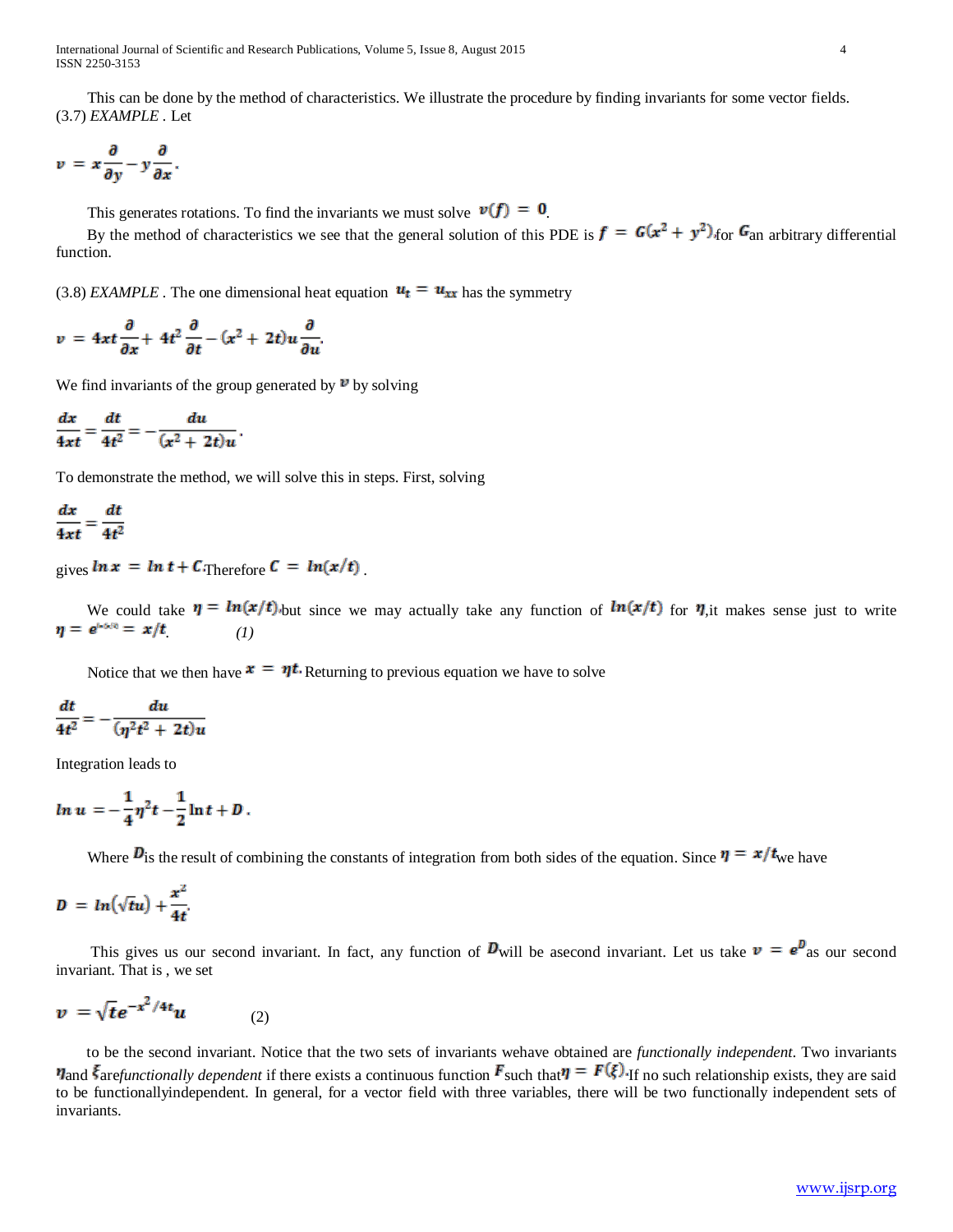We use the invariants to rewrite the PDE. We saw that  $\eta = x^2 + y^2$  is an invariant of the rotation group **SO(2)** in the plane. The Laplace equation  $\Delta u = 0$  has **SO(2)** as a group of symmetries.

Let  $r = x^2 + y^2$  be our invariant. We look for a solution of the Laplace equation of the form  $u(x, y) = U(x^2 + y^2) = U(x)$ . Then bythe chain rule Laplace's equation in the plane therefore becomes

$$
\Delta u = 4\frac{dU}{dr} + 4r\frac{d^2U}{dr^2} = 0.
$$

This ODE is called the *reduced equation*, because we have reduced a PDE in two variables to an ODE.

We may solve this to obtain  $\mathbf{U}(\mathbf{r}) = A \mathbf{ln} \mathbf{r} + \mathbf{D}$ , where  $\mathbf{D}$  is a constant of integration. This is the family of solutions of the Laplace equationinvariant under rotations. If we take  $\mathbf{D} = \mathbf{0}$  and  $\mathbf{A} = \mathbf{1}/4\pi$  we obtainthe solution

$$
U(r) = \frac{1}{4\pi} \ln r = \frac{1}{4\pi} \ln(x^2 + y^2).
$$

which is the fundamental solution of the two dimensional Laplace equation.

What would happen if we chose a different invariant for the change of variables? We could equally have picked  $\mathbf{r} = \sqrt{\mathbf{x}^2 + \mathbf{y}^2}$ for the Laplace equation. Doing this, we would obviously arrive at a different ODE. However the ODE which we arrived at would be equivalent to the previous one under the simple change of variable  $s \rightarrow \sqrt{r}$ . This is a special case of a more general situation. If  $\eta$  is an invariant and  $\mathbf{f} = \mathbf{f}(\mathbf{\eta})$  is another invariant, then the reduced equations we obtainby using  $\eta$  and  $\mathbf{\xi}$  respectively as changes of variables, will always beequivalent under the change of variables  $\eta \rightarrow f(\eta)$ .

 Judicious choice of invariants can lead to easier forms of the reduced equation. For example, the so called heat equation on the  $ax + b$ <sub>groupcan</sub> be written as

$$
\frac{\partial u}{\partial t} = y^2 \left( \frac{\partial^2 u}{\partial x^2} + \frac{\partial^2 u}{\partial y^2} \right) + y \frac{\partial u}{\partial y}.
$$

This has scaling symmetries  $(x, y, t) \rightarrow (\lambda x, \lambda y, t)$ ,  $\lambda > 0$ . If we make the obvious choice for an invariant  $\xi = x/y$  then the reduced equationis

$$
\frac{\partial u}{\partial t} = (1+\xi^2)\frac{\partial^2 u}{\partial \xi^2} + 2\xi \frac{\partial u}{\partial \xi}.
$$

However, the less obvious choice  $\xi = sinh^{-1}(x/y)$  leads to the reduced PDE

$$
\frac{\partial u}{\partial t}=\frac{\partial^2 u}{\partial \xi^2}.
$$

 This is just the one dimensional heat equation. So, some experimentation may be needed to obtain an optimal form of the reduced PDE.

Having illustrated the general procedure, let us turn to the heat equation.

(3.8) EXAMPLE. Let us find the group invariant solutions for the heat equation  $u_t = u_{xx}$ , where the group action is generated by the vector field

$$
\mathbf{v} = 4\mathbf{x}t \frac{\partial}{\partial x} + 4t^2 \frac{\partial}{\partial t} - (x^2 + 2t)u \frac{\partial}{\partial u}
$$
 We found two invariants, namely  $\mathbf{\eta} = \mathbf{x}/t$  and  $\mathbf{v} = \sqrt{t}e^{-x^2/4t}u$ . Let our change of variables be  $y = x/t$ ,  $\mathbf{v} = \sqrt{t}e^{-x^2/4t}u$ .

Applying the chain rule we have